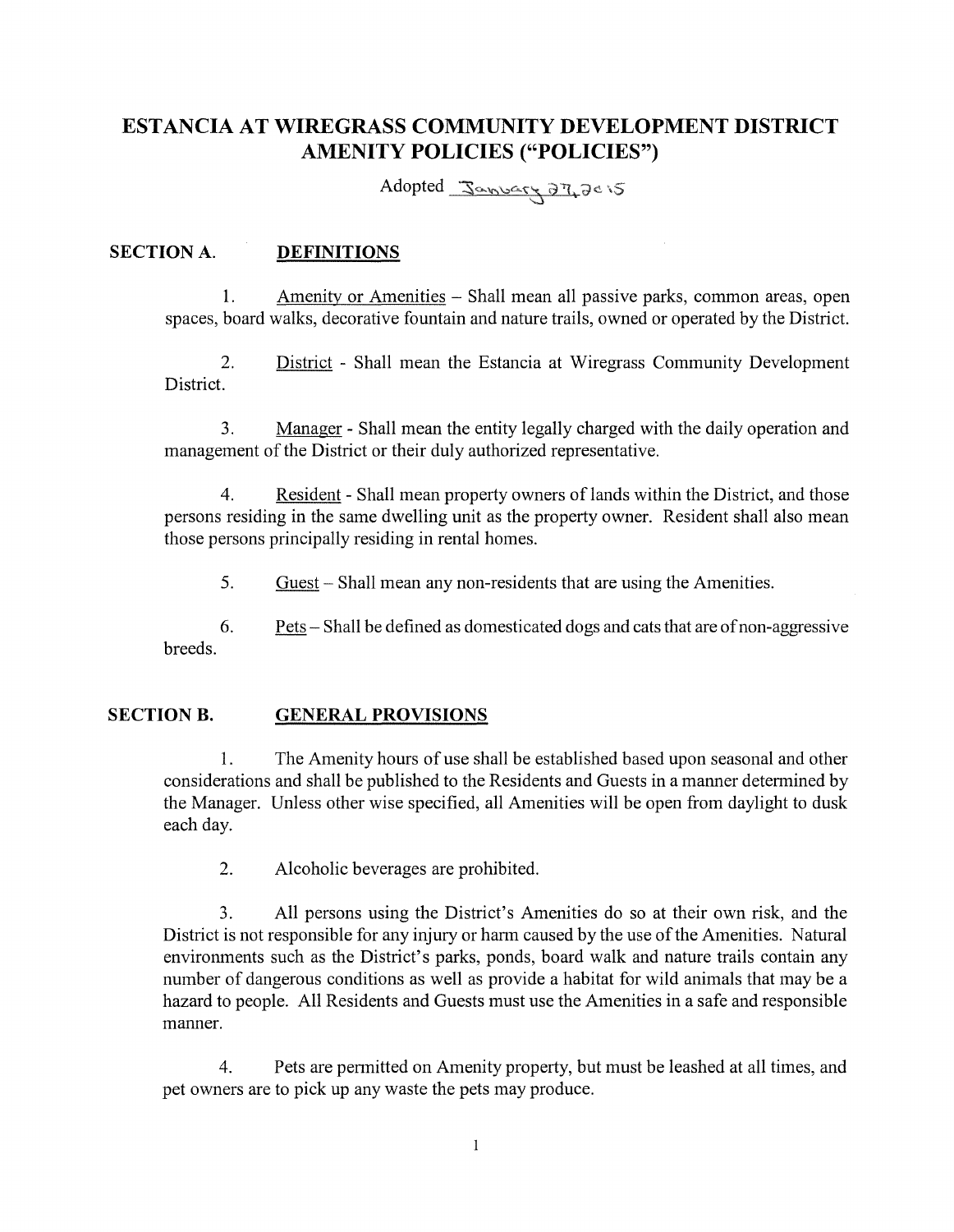5. No fireworks of any kind are permitted anywhere on the District grounds or adjacent areas.

6. The Board of Supervisors reserves the right to amend or modify these Policies at any time and in the Board's sole and absolute discretion.

7. During periods of heavy rain, thunderstorms and other inclement weather Amenity areas shall not be used.

8. Following periods ofheavyrain, portions of the amenity areas such as the trail system near the wetlands may be unusable or impassable due to standing water.

9. Any exceptions to these Policies must be made in writing by the Manager prior to the time any such contrary action is taken.

# **SECTION C. USE OF DISTRICT'S PONDS**

**The Southwest Florida Water Management District and the District control all policies and procedures for the use and operation of the District's ponds. Swimming, bathing, wading and diving are not permitted in any District ponds.** 

### **General Rules:**

1. All ponds are a component of the District's master surface water management system (Surface Water System). There shall be no activities in or around the ponds that would interfere with their proper operation.

- 2. No swimming or wading of any kind.
- 3. No watercrafts of any kind are allowed in any of the ponds.
- 4. Do not feed any wildlife.
- 5. Pets are not allowed in the ponds.

6. No docks or other structures, whether permanent or temporary, shall be constructed and placed in the ponds or on the ponds.

7. No foreign materials may be disposed of in the ponds, including, but not limited to: tree branches, paint, cement, oils, soap suds, building materials, chemicals, fertilizers or any other material that is not naturally occurring or which may be detrimental to the pond environment.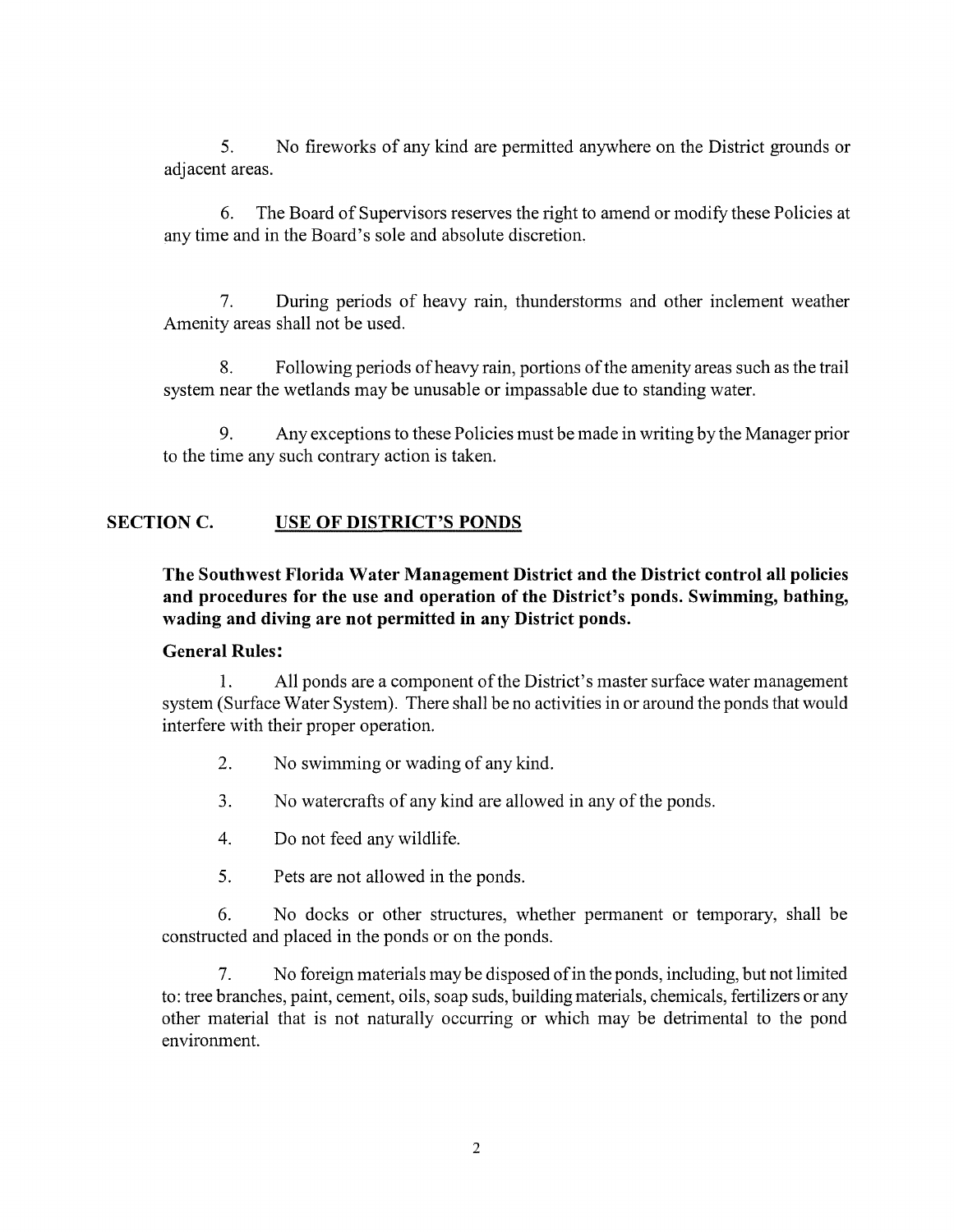8. Any hazardous condition must immediately be reported to the Manager. The presence of any chemical or other similar hazardous condition must immediately be reported to the proper authorities or police.

9. Fishing is prohibited in the ponds within the District.

10. Property owners and residents are responsible for the activities of their tenants, Guests and invitees.

### SECTION D. DECORATIVE FOUNTAIN

The decorative fountain at the round-about of Estancia Boulevard is owned and maintained by the District.

#### General Rules:

1. The fountain is a focal point of the community and tampering with the equipment, pumps, motors, etc. of the fountain is prohibited. No soap suds, oils, trash, or other foreign objects should ever be disposed of or otherwise deposited in the fountain.

2. The District's Board of Supervisors detennines the hours of operations of the fountain, which will be consistent with any water restrictions imposed by Pasco County, SWFWMD or any other governing agency. The District makes no guarantees that the fountain will be fully operational at all times, due to maintenance, cleaning, water restrictions, or any other cause.

### SECTION E. BOARDWALKS

There are three (3) wooden boardwalks that are a part of the community's pedestrian nature trail system. The remaining portions of the trail system are constructed of asphalt, concrete, mulch or crushed shell. The nature trail and boardwalks are owned and maintained by the District and were constructed to allow Residents and Guest pedestrians to walk, jog, cycle and rollerblade to enjoy the natural beauty of the surrounding wetlands. Due to the various types of materials utilized to construct the trail system, rollerblading shall only be permitted on the concrete or asphalt surfaces of the trail system, and shall be prohibited from the boardwalks, mulched and crushed shell portions of the trail system. Cycling shall be limited to all terrain cycling on those portions of the trail system constructed of crushed shell or mulch.

#### General Rules:

1. The trail system/boardwalks are for pedestrian traffic only. No all terrain vehicles, motorcycles, golf cars, or any other vehicles are permitted on the trail system and